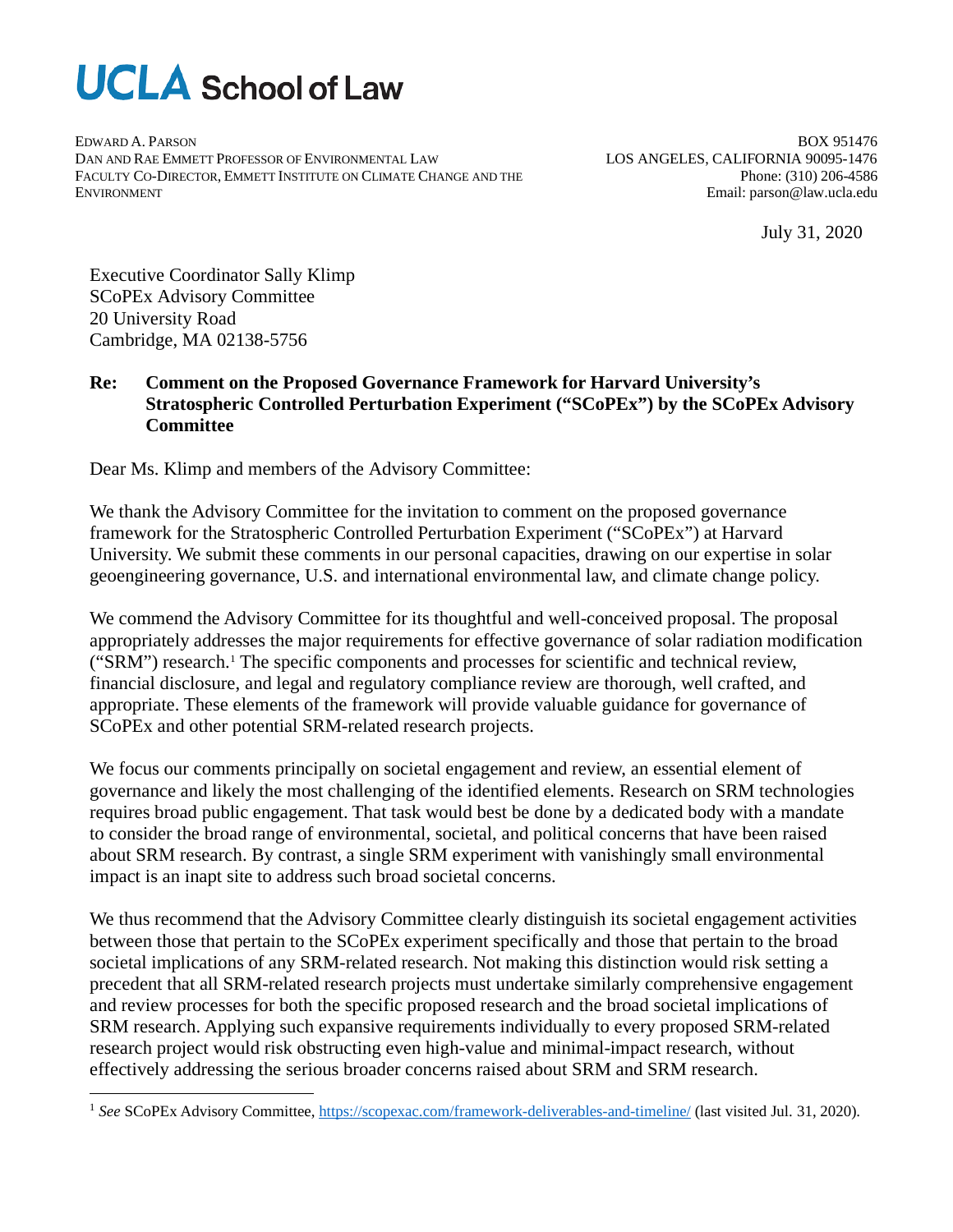## **Background**

Good governance of SRM research requires appropriate and meaningful public participation.[2](#page-1-0) The public engagement process is a chance for decisionmaking organizations to inform and educate people on projects that may affect them.[3](#page-1-1) These people are *stakeholders*—"those that have an interest or stake in an issue, such as individuals, interest groups, [or] communities," as defined by the U.S. Environmental Protection Agency ("EPA").<sup>[4](#page-1-2)</sup> Public engagement also allows stakeholders to comment on and potentially influence project decisions.<sup>[5](#page-1-3)</sup> In addition to building legitimacy and aligning with democratic values, the process can also improve project outcomes.

Different projects will implicate different kinds of interests, requiring varying levels of public engagement. For example, a construction project could cause noise pollution, dust, traffic congestion, and other environmental impacts. It could also raise concerns about longer-term or broader impacts if, for example, the project were to change how the parcel of land or neighboring areas are used. An appropriate public engagement process would include affected communities and deliberate on mitigation options to address identified concerns.

Compared to a construction project, the effects of SCoPEx on public interests are less concrete and immediate. The experiment would have no effect on weather or climate, nor would it cause any lasting physical impacts.[6](#page-1-4) Its lack of physical impacts means no stakeholder would "be *directly* affected by [the] proposed outdoor experiment[]."<sup>[7](#page-1-5)</sup> Moreover, SCoPEx is not part of a program to develop, scale up, or deploy SRM, nor is it part of a longer-term or strategically guided program of continuing research.[8](#page-1-6) Rather, the primary concerns expressed about SCoPEx are more abstract and indirect, and pertain to SRM research in general rather than to SCoPEx in particular. [9](#page-1-7)

<span id="page-1-0"></span><sup>2</sup> *See* Shuchi Talati & Peter C. Frumhoff, Union of Concerned Scientists, *Issue Brief: Strengthening Public Input on Solar Geoengineering Research* 3–4 (2020); Michael B. Gerrard, "Introduction and Overview," 1, 25 *in Climate Engineering and the Law* (Michael B. Gerrard & Tracy Hester eds., 2018).

<span id="page-1-1"></span><sup>&</sup>lt;sup>3</sup> See EPA, *Public Participation Guide* 3, available at https://www.epa.gov/international-cooperation/public-participation-<br>guide-view-and-print-versions (last visited Jul. 31, 2020).

<span id="page-1-2"></span> $\frac{4}{3}$  See id.; see also Talati & Frumhoff at 2, fig. 1 (charting different configurations of stakeholders and publics). <sup>5</sup> *See* EPA, *Public Participation Guide* at 3.

<span id="page-1-4"></span><span id="page-1-3"></span><sup>6</sup> *See* John A. Dykema et al., *Stratospheric Controlled Perturbation Experiment: A Small-Scale Experiment to Improve Understanding of the Risks of Solar Geoengineering*, 372 Phil. Trans. Roy. Soc. A no. 20140059 14–16 (2014).

<span id="page-1-5"></span><sup>7</sup> *See* Steve Rayner et al., *The Oxford Principles*, 121 Climatic Change 499, 506 (2013) (emphasis added) (discussing the governance obligation to meaningfully include the public); *See also* EPA, *Public Participation Guide* at 3, 19–20 (defining "stakeholder").

<span id="page-1-6"></span><sup>8</sup> *See* Harvard Solar Geoengineering Research Program[, https://geoengineering.environment.harvard.edu/frank-keutsch-](https://geoengineering.environment.harvard.edu/frank-keutsch-Heterogeneous-chemistry-ageing-designer-aerosol-particles)[Heterogeneous-chemistry-ageing-designer-aerosol-particles](https://geoengineering.environment.harvard.edu/frank-keutsch-Heterogeneous-chemistry-ageing-designer-aerosol-particles) (last visited Jul. 31, 2020); *see also* Harvard Solar Geoengineering Research Program [https://geoengineering.environment.harvard.edu/robert-stavins-governance-solar](https://geoengineering.environment.harvard.edu/robert-stavins-governance-solar-geoengineering-advancing-understanding-action)[geoengineering-advancing-understanding-action](https://geoengineering.environment.harvard.edu/robert-stavins-governance-solar-geoengineering-advancing-understanding-action) (last visited Jul. 31, 2020).

<span id="page-1-7"></span><sup>&</sup>lt;sup>9</sup> See, e.g., Open letter from Abibiman Foundation, Ghana, et al. to SCoPEx Advisory Committee in opposition to solar geoengineering technology, Geoengineering Monitor (Aug. 21, 2019), [http://www.geoengineeringmonitor.org/2019/08/open-letter-scopex/.](http://www.geoengineeringmonitor.org/2019/08/open-letter-scopex/)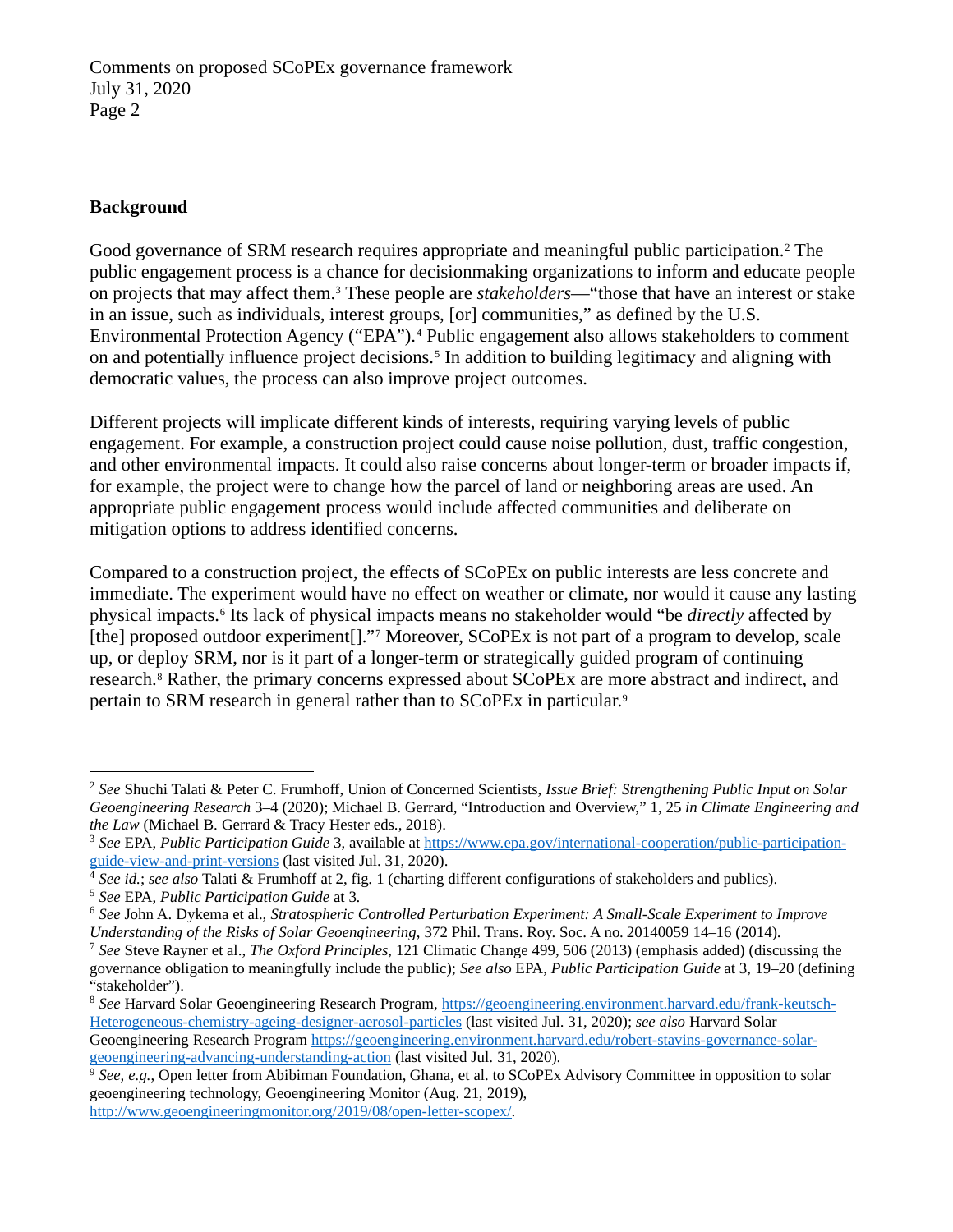These concerns about SRM are of utmost importance and require effective engagement processes.<sup>[10](#page-2-0)</sup> But they are far removed from the experiment's physical impacts and therefore cannot be addressed by changes to its design, implementation, or governance. Such high-level concerns call for the development of new processes with broader mandates and participation. Public engagement for specific experiments, on the other hand, should be more circumscribed.<sup>[11](#page-2-1)</sup>

#### **Comments**

1. The Advisory Committee, Harvard University, and the SCoPEx research team can effectively address SCoPEx's specific governance challenges.

We begin by observing that the Advisory Committee, Harvard University, the SCoPEx team, and existing U.S. and state law can effectively govern this experiment. Though it will take place in part outdoors, the experiment does not risk any substantial or lasting physical effects.[12](#page-2-2) In terms of legal obligations, the experiment appears to require only standard aviation permitting. It is not subject to any legal requirements specific to SRM technologies.[13](#page-2-3)

These characteristics suggest that the specific governance tasks presented by SCoPEx are quite straightforward. It must undergo rigorous peer review regarding the scientific questions to be addressed and the appropriateness of the methods and materials to be used. Potential environmental impacts and risks must be identified, assessed, and acceptably managed. Sources of finance, intellectual-property claims, and related material interests must be appropriately disclosed, to avoid conflicts of interest that might cast doubt on the integrity of reported results. The project must be verified to be in compliance with all applicable legal and regulatory requirements and university guidelines. Finally, an appropriate public engagement process should be implemented.

Effective implementation and oversight of these governance processes are within the capability of the people and institutions associated with the SCoPEx project The Advisory Committee's proposed governance framework presents an effective and prudent approach to doing so.[14](#page-2-4) The Advisory Committee includes environmental scientists, policy experts, legal experts, risk analysts, and civilsociety representatives who collectively bring a wide range of views on SRM, depths of expertise, and

<span id="page-2-1"></span><span id="page-2-0"></span><sup>&</sup>lt;sup>10</sup> *Cf. id.* ("[A] technology with implications for all should not be developed without consultation with all.").<br><sup>11</sup> EPA describes five levels of public participation, with each level building on those below it: *Info Collaborate*, and *Empower*. *See* EPA, *Public Participation Guide* at 12–16 (citing IAP2's Spectrum of Public Participation). *Inform*: the public is given the information "they need to fully understand the project and decision," but no opportunity to comment. *Id.* at 14. *Consult*: the public is asked for comment and the decisionmaker responds to those comments. *Id.* at 14. *Involve*: the public works directly with the decisionmaker, with public input considered "throughout the decision-making process." *Id.* at 14–15. *Collaborate*: members of the public are "directly engaged in decisionmaking," often with an emphasis on consensus. *Id.* at 15. *Empower*: the public is the final decisionmaker on the project. EPA, *Public* 

<span id="page-2-2"></span>*Participation Guide* at 15.<br><sup>12</sup> *See* Dykema et al. at 14–16.

<span id="page-2-3"></span><sup>13</sup> *See* Jesse L. Reynolds & Edward A. Parson, *Nonstate Governance of Solar Geoengineering Research*, 160 Climatic

<span id="page-2-4"></span><sup>&</sup>lt;sup>14</sup> SCoPEx Advisory Committee[, https://scopexac.com/framework-deliverables-and-timeline/](https://scopexac.com/framework-deliverables-and-timeline/) (last visited Jul. 31, 2020).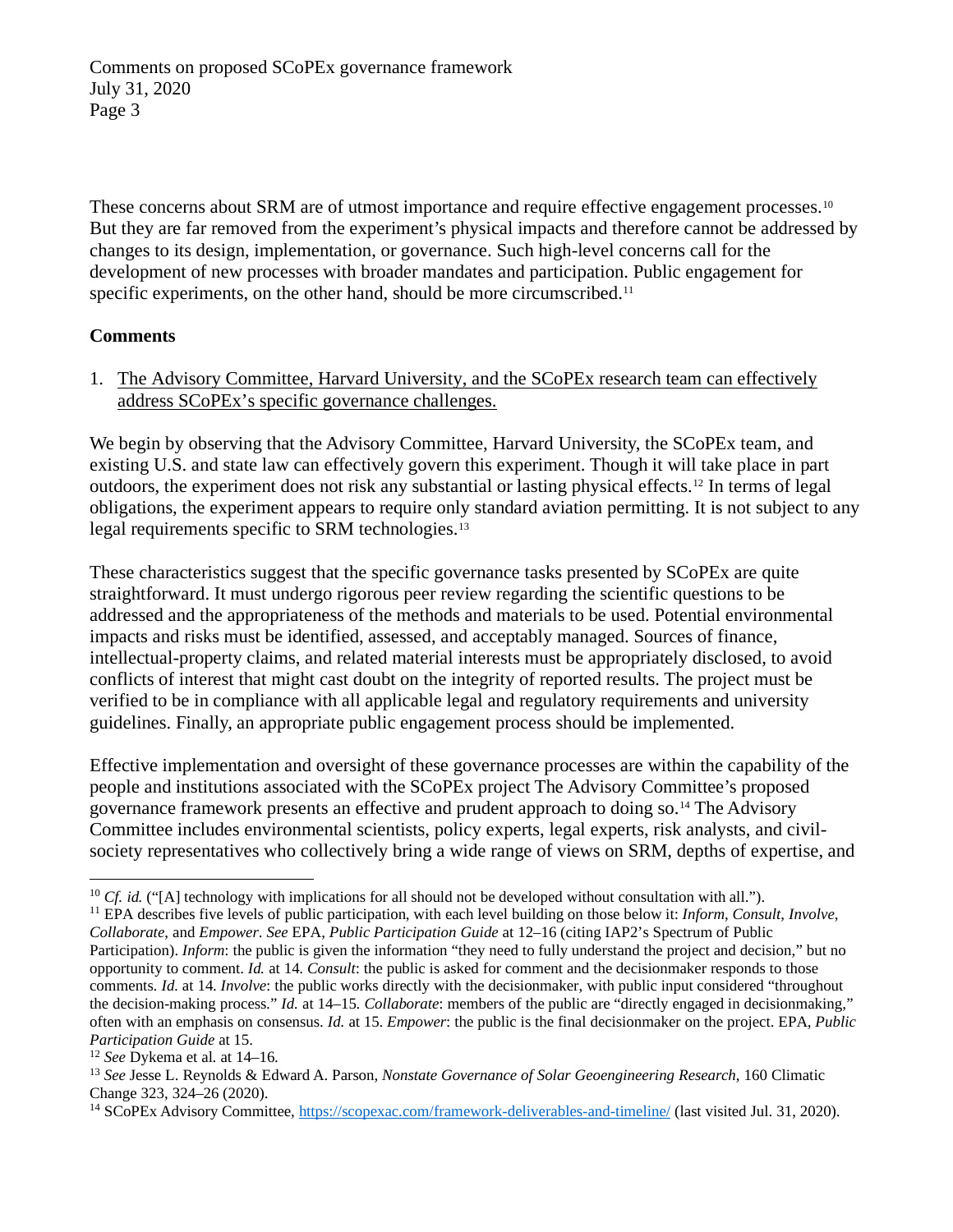many decades of relevant experience.<sup>15</sup> Harvard University has deep expertise in managing and governing research on controversial topics and strong reputational interests in governing this project carefully – and has committed significant resources to doing so.<sup>[16](#page-3-1)</sup> SCoPEx researchers have long indicated that they take the experiment's governance challenges seriously, and they have demonstrated willingness to comply in good faith with the Advisory Committee's and University's recommendations.<sup>[17](#page-3-2)</sup> All the elements for effective nonstate research governance are thus in place.<sup>[18](#page-3-3)</sup>

#### 2. New strategies and processes are needed to address broad societal concerns about SRM research.

While many concerns raised about SCoPEx pertain specifically to this project and are effectively addressed by the governance elements discussed above, these do not adequately address all relevant societal concerns. We strongly agree with what has been stated elsewhere by Advisory Committee members, SCoPEx researchers, and others: SRM technologies have long-term, global implications that require broad public engagement.[19](#page-3-4) The most prominent and challenging of these concerns arise not from the specifics of the proposed research activity or its direct effects, but from potential indirect effects on policy, politics, and society. These concerns include, for example, the prospect of an unconsidered slide into larger-scale experiments with more significant impacts, or even to full deployment, without adequate and legitimate public control; potential weakening of mitigation efforts or other essential elements of climate-change policy; potential threats to global stability, development, or justice; and a sense of intrinsic wrongness.

Such larger-scale and longer-term concerns often arise around the development of disruptive technologies with substantial societal implications, and they are rarely adequately addressed.[20](#page-3-5) Addressing these concerns more effectively presents serious challenges to conventionally designed assessment processes. It calls for innovative, ongoing processes with the mandate and resources to do meaningfully broad public engagement, to draw on diverse forms of expertise, and to integrate functions of education, deliberation, analysis, and assessment. These broader engagement processes should not, however, be linked to any particular proposed experiment or research project. Nor should conducting them be the responsibility of the researchers proposing to conduct such projects. Rather,

<span id="page-3-0"></span><sup>&</sup>lt;sup>15</sup> SCoPEx Advisory Committee[, https://scopexac.com/advisory-committee-members/](https://scopexac.com/advisory-committee-members/) (last visited Jul. 31, 2020). <sup>16</sup> *See* Harvard University Solar Geoengineering Research Program,

<span id="page-3-1"></span><https://geoengineering.environment.harvard.edu/people-0> (last visited Jul. 31, 2020) (listing membership of the program's advisory committee and management staff); *See also* Harvard University, Faculty of Arts and Sciences Administration Services,<https://research.fas.harvard.edu/guidance-for-fas-researchers> (last visited Jul. 31, 2020) (directory listing policies and staff related to the university's research governance).

<span id="page-3-2"></span><sup>17</sup> *See* Jeff Tollefson, *The Sun Dimmers*, 563 Nature 613, 614 (2018) (describing efforts of SCoPEx to build meaningful governance).

<span id="page-3-3"></span><sup>18</sup> *Cf.* Simon Nicholson et al., *Solar Radiation Management: A Proposal for Immediate Polycentric Governance*, 18 Climate Policy 322, 324–25 (2018) (describing the required functions of effective near-term SRM governance). <sup>19</sup> *See, e.g.*, Talati & Frumhoff at 3–4; Gerrard at 25.

<span id="page-3-5"></span><span id="page-3-4"></span><sup>20</sup> *See generally, e.g.,* Paul Berg & Maxine F. Singer, *The Recombinant DNA Controversy: Twenty Years Later*, 92 Proc Nat'l Acad. Sci. 9011 (1995); *see also* Stefan Schäfer & Sean Lowe, *Asilomar Moments: Formative Framings of Recombinant DNA and Solar Climate Engineering Research*, 372 Phil. Trans. R. Soc. A. no. 20140064(2014).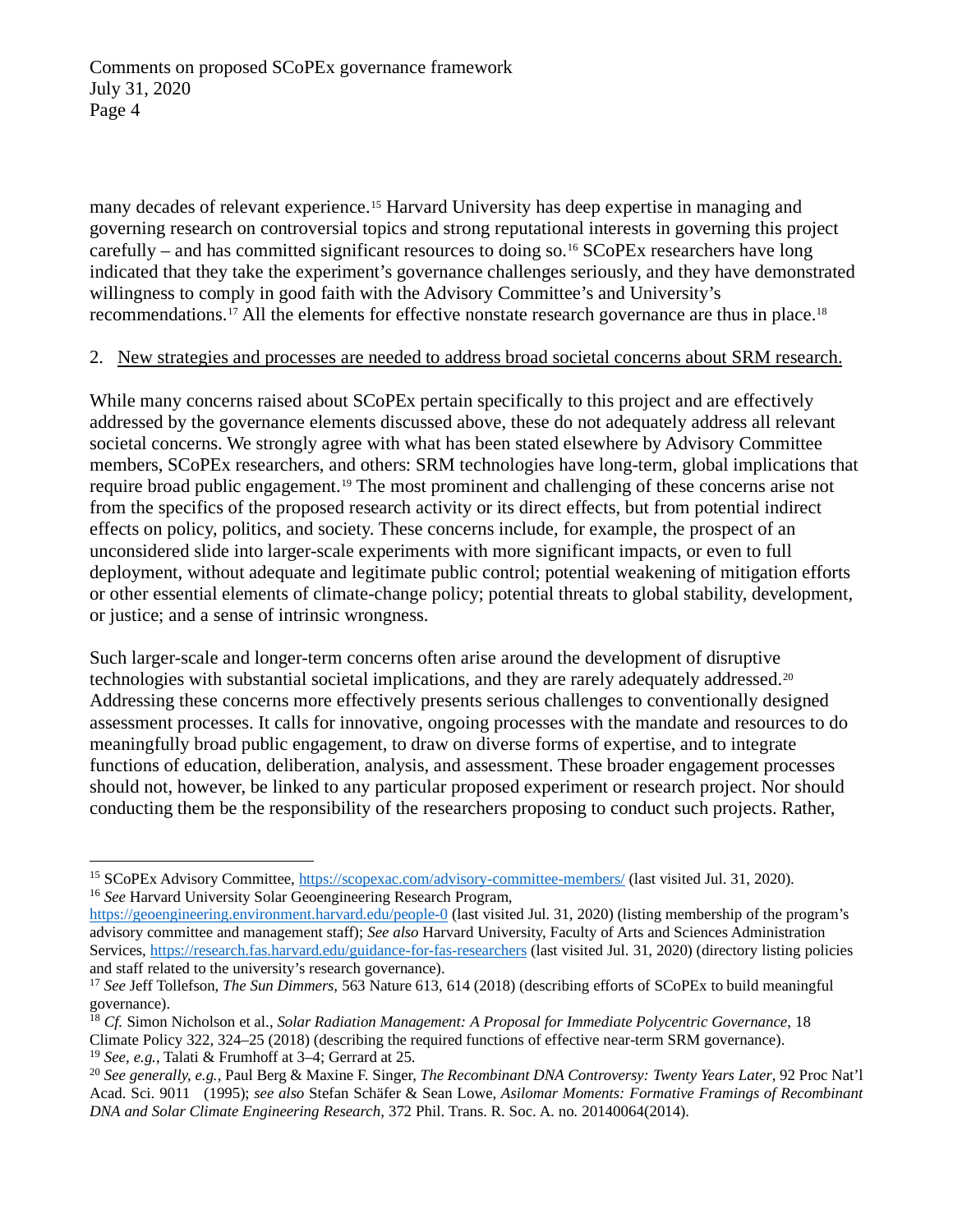these processes should be situated, authorized, and managed at the level of broader research programs, or at the nexus between strategic research direction and related policy and political decisions.

We appreciate the predicament in which this advice may put the Advisory Committee, Harvard University, and the SCoPEx research team. The need for such broadly legitimate engagement processes is acute, and no presently existing body or process is well equipped to meet the need. Yet the Committee is tasked to address the governance implications of a single research project. Moreover, public engagement efforts linked to individual prior SRM field experiments have been criticized as inadequate or biased, potentially damaging the legitimacy and public acceptability of such research.[21](#page-4-0) It is thus understandable that the Advisory Committee might seek to combine these two distinct governance needs and make a single engagement process serve both: the specific concerns attending SCoPEx's design, implementation, and governance; and the broader concerns about societal implications of SRM and SRM research in general.

Nevertheless, we advise that conflating these processes would be a potentially serious error, and we urge the Advisory Committee to maintain a clear distinction between these two scales of concern and processes to address them. The responsibility to conduct and manage public engagement on the broad societal implications of SRM research should *not* be linked to individual research projects or fall upon individual research teams. Individual research teams and their associated governance structures are likely to lack the expertise, scope of authority, and connection to larger-scale policymaking needed for such processes to be effective. Indeed, no decisions or resources that lie within the control of a single research team can effectively address or inform these broader concerns. With a broader engagement process in place, however, individual research teams could support and participate in the high-level public engagement work done there and take guidance from its results.

We recognize that the Advisory Committee is in a unique situation, which may make them more able to jointly advance the specific and the broad engagement needs through a single integrated process than would be feasible for any other research project. The research team and Harvard University have demonstrated their willingness for this project to be a test case that explores the development of needed broader engagement processes. They have invested substantial resources, convening power, and time to this end. Yet no other single research project is likely to enjoy similar levels of resources or time. We thus urge the Advisory Committee to be mindful of the unique circumstances of this project and, on that basis, to clearly articulate the distinction between the specific and the broader needs for engagement and maintain that distinction in the activities undertaken.

Absent such a clearly articulated and consistently maintained separation, the Advisory Committee's governance proposals are likely to be taken as a precedent, establishing a norm that any other SRMrelated research project is expected to follow – including projects with far less access to governance

<span id="page-4-0"></span><sup>21</sup> *See, e.g.*, Stuart McDill, *'Cloud Brightening' Experiment May Help Cool Great Barrier Reef*, Reuters (Apr. 22, 2020); *see also* Michael Burger & Justin Gundlach, "Research Governance," 269, 288–89 *in Climate Engineering and the Law* (Michael B. Gerrard & Tracy Hester eds., 2018).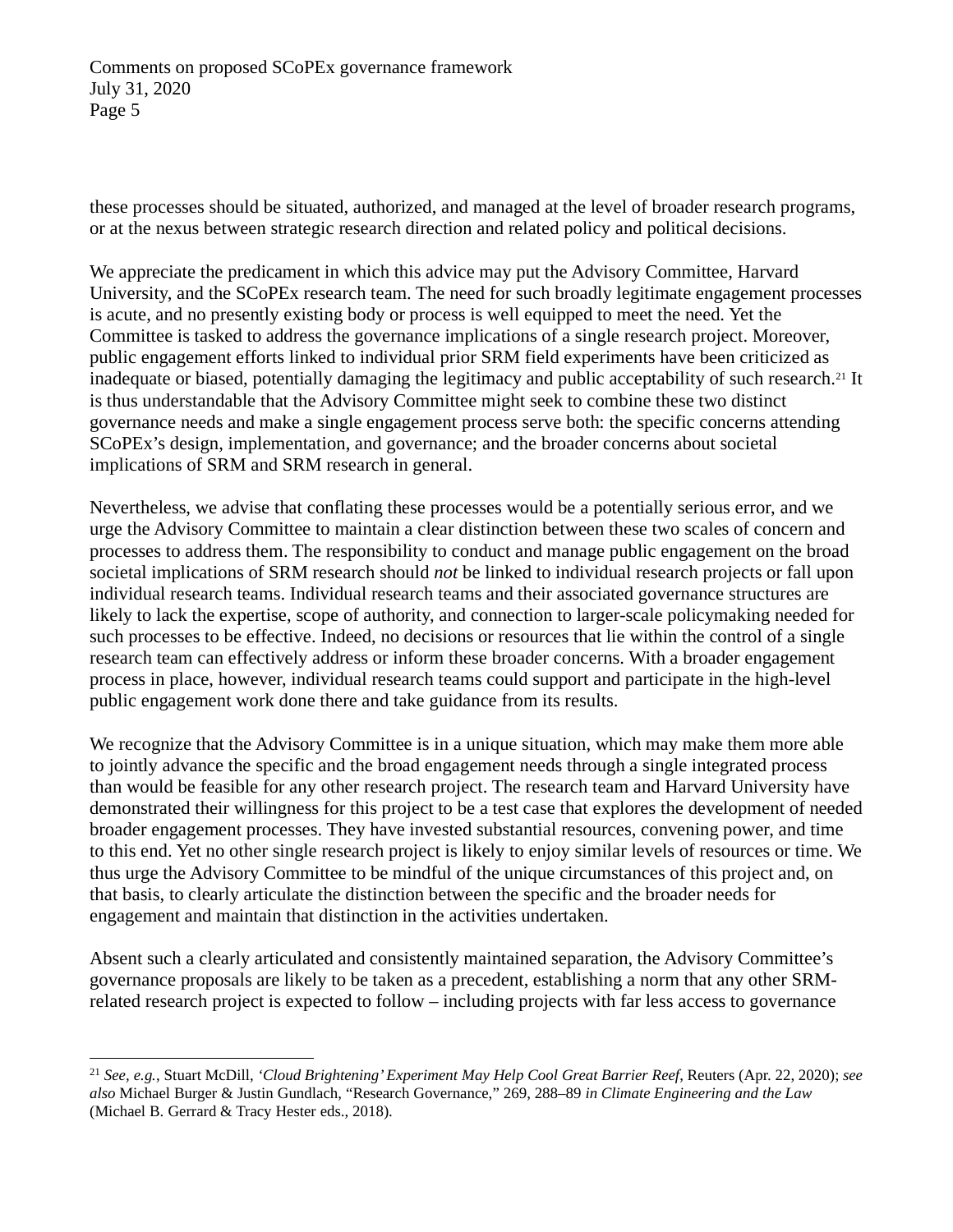expertise and resources, and less ability to delay, than SCoPEx.<sup>[22](#page-5-0)</sup> Such an expectation would present potentially serious and disproportionate barriers to high-value research, without effectively advancing the need for broad consultation and deliberation about the profound societal effects of SRM. It is even possible that putting this obligation on individual research projects may actively hinder development of needed governance capabilities. This could occur if the resultant burdens and uncertainties discourage research that would advance knowledge of SRM methods, potential contributions, and associated limitations and risks – when that knowledge is needed to understand the particularities of SRM governance needs and to guide development of capabilities to address them.

Maintaining the distinction between SCoPEx-specific concerns and SRM's more general consultation needs could enable the Advisory Committee to significantly advance understanding on how to conduct the broad engagement processes needed on SRM and SRM research, and design bodies to support these. In contrast to the aspirational generalities common in debates on public engagement, the Advisory Committee has the opportunity to dig in and consider concrete matters of institutional design, such as mandate, process, participation, outputs, and resource needs. In developing guidelines for these broad engagement processes, the Advisory Committee might draw on analogies to other bodies that pursued similar aims. Possible models might include the National Citizens' Technology Forum, launched to facilitate "informed citizen input" on the development of nanotechnology and human enhancement,<sup>[23](#page-5-1)</sup> or the extensive international consultations conducted in conjunction with the U.N. World Commission on Environment and Development.<sup>[24](#page-5-2)</sup> In addition to recommending guidelines for engagement, the Advisory Committee could actively explore the implications of alternative institutional forms, by integrating experiments in alternative forms of public engagement into its governance work. These "prototypes" could serve as test beds for development of continuing institutions to support needed engagement processes.

### 3. Public engagement on SCoPEx-specific issues should be limited to "consultation" and "involvement."

In contrast to our recommendation that the Advisory Committee develop and test institutional models for public engagement on the broader societal implications of SRM research, we recommend that the engagement process specifically linked to the SCoPEx project be more circumscribed. The primary target group to participate in this engagement process should be communities "who might be directly affected" by SCoPEx activities.<sup>[25](#page-5-3)</sup> In the typology of participation models used by EPA, the societal

<span id="page-5-0"></span><sup>22</sup> *See* SCoPEx Advisory Committee,<https://scopexac.com/framework-deliverables-and-timeline/> (last visited Jul. 31, 2020) ("The Committee's recommended approach for societal engagement and review will be developed in the specific context of the SCoPEx project, but with the desire to establish norms and approaches that can be adapted and applied to other solar geoengineering and related research efforts.")

<span id="page-5-1"></span><sup>23</sup> *See* Patrick Hamlett et al., The Center for Nanotechnology in Society, Arizona State University, *National Citizen's Technology Forum: Nanotechnologies and Human Enhancement* 1–2 (2008). 24 *See generally* World Commission on Environment and Development, *Our Common Future*( 1987).

<span id="page-5-2"></span>

<span id="page-5-3"></span><sup>25</sup> Steve Rayner et al., *The Oxford Principles* at 506; *see also* Asilomar Scientific Organizing Committee, Climate Institute, *Conference Report: The Asilomar Conference Recommendations on Principles for Research into Climate Engineering Techniques* 18–19, 23 (2010).